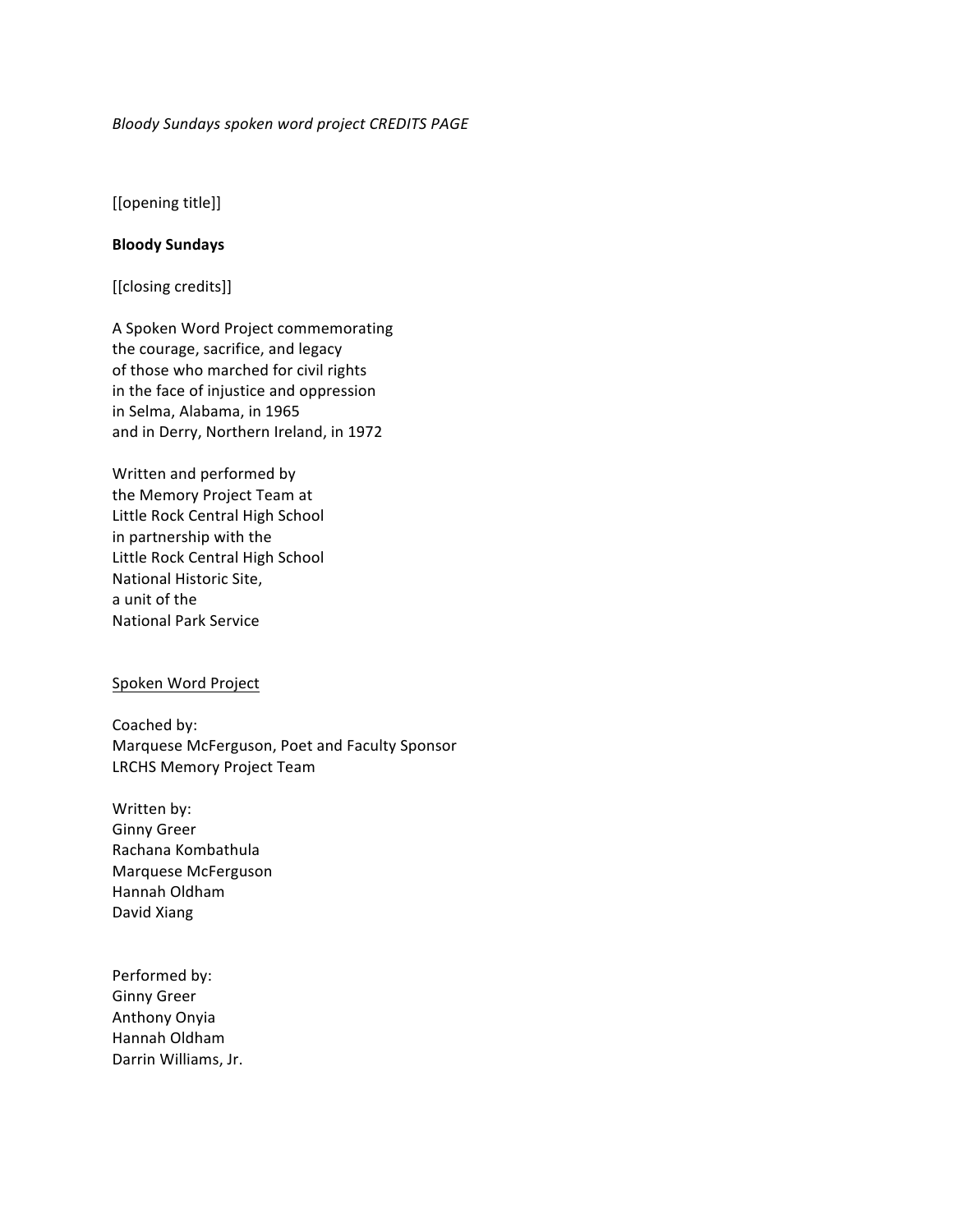Researched by: Aaron Mann Marquese McFerguson Anthony Onyia Angela Wang

# Video

Camera/Audio by: Kyler Kirkland, LRCHS Memory Project Team and Jason Raymond, Teacher/Broadcasting I & II Dunbar Middle School, Little Rock School District

Video/Sound Editing by: Kyler Kirkland

Original Music by: Dreamon Kyler Kirkland

### Produced by:

Robin White, Superintendent, & Brian Schwieger, Volunteers-in-Parks Assistant at the LRCHS National Historic Site, a unit of the **National Park Service** 

Marquese McFerguson & George West, Faculty Sponsors with the LRCHS Memory Project Team

Jason Raymond, Teacher/Broadcasting I & II Dunbar Middle School Little Rock School District

© 2015 Little Rock Central High School **National Historic Site** and LRCHS Memory Project